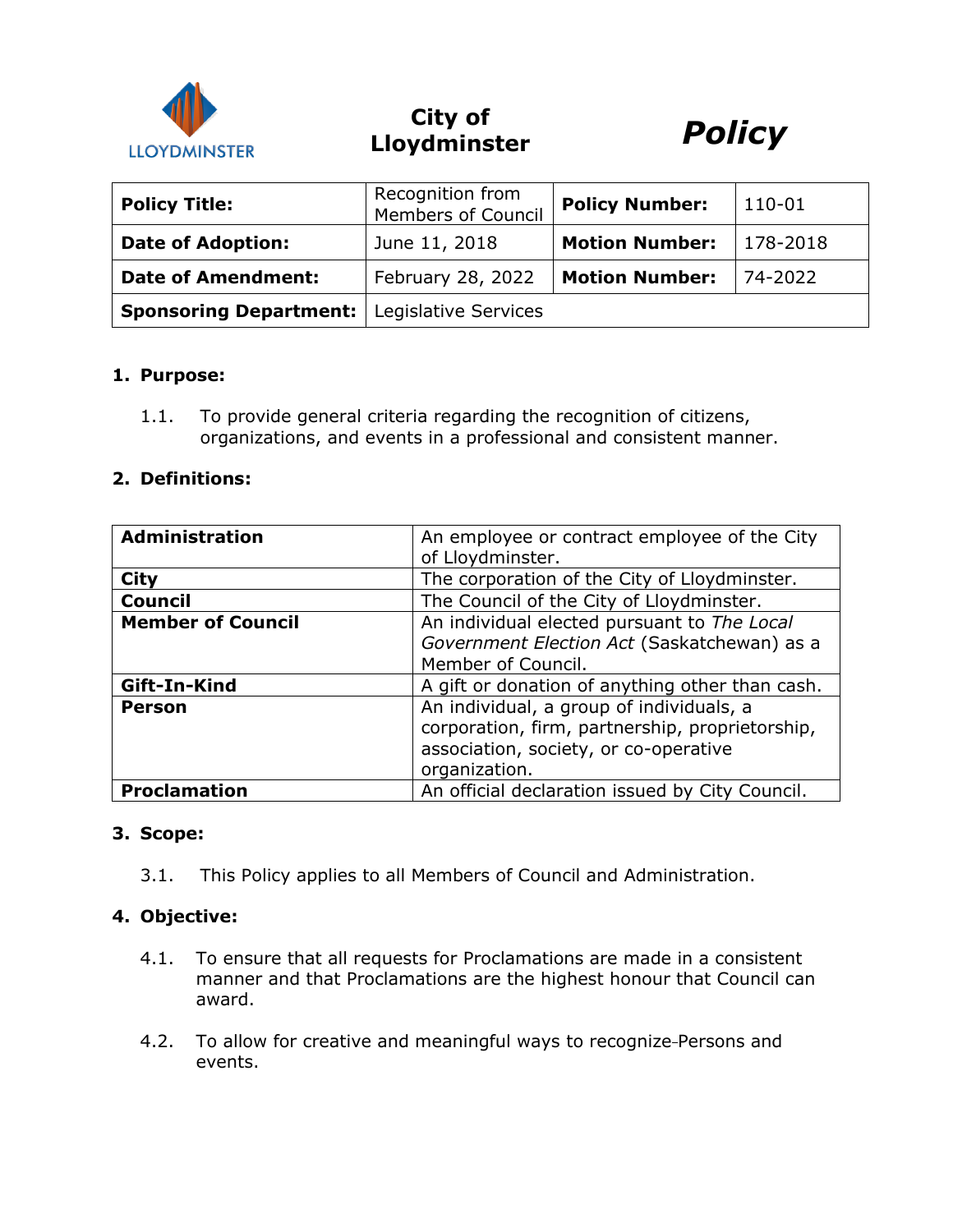- 4.3. To ensure correspondence from City Council is directed through the Mayor or designate with due respect for the primacy of the Council table.
- 4.4. This policy is not intended to prevent organizations or citizens with concerns or initiatives from requesting correspondence from City Council.

# **5. Recognition:**

- 5.1. Any Person wishing to receive recognition from Council may submit their request in writing to the Mayor's Office.
- 5.2. Administration shall consider and work with any Person to identify possible opportunities for forms of recognition not addressed in this policy.
- 5.3. Council and/or Administration shall not recognize matters;
	- 5.3.1. of Religious nature;
	- 5.3.2. of individual conviction;
	- 5.3.3. with no direct relationship to the City;
	- 5.3.4. that are for profit purposes;
	- 5.3.5. attempting to influence government policy; or
	- 5.3.6. that are contrary to City policies or bylaws.
- 5.4. Council, at its discretion, may recognize through this policy the effect of any event or an event that affects the Community that might not otherwise be allowed within this policy.

## **6. Proclamations:**

- 6.1. Proclamations may be provided if the Proclamation is for;
	- 6.1.1. a significant event that impacts the whole community; or
	- 6.1.2. a Person's outstanding achievement deserving merit of the highest degree, especially in service to the city of Lloydminster or the community at large.
- 6.2. All requests for Proclamations shall be submitted on a form prescribed by Council, as amended from time to time, and sent to the Office of the City Clerk on or before the first Monday in October for the following calendar year.
- 6.3. No more than one Proclamation shall be made for any individual calendar day, calendar week, or calendar month. Proclamations shall not overlap.
- 6.4. Administration shall review all requests for Proclamations and provide Council with no more than seven (7) recommendations for a Calendar year.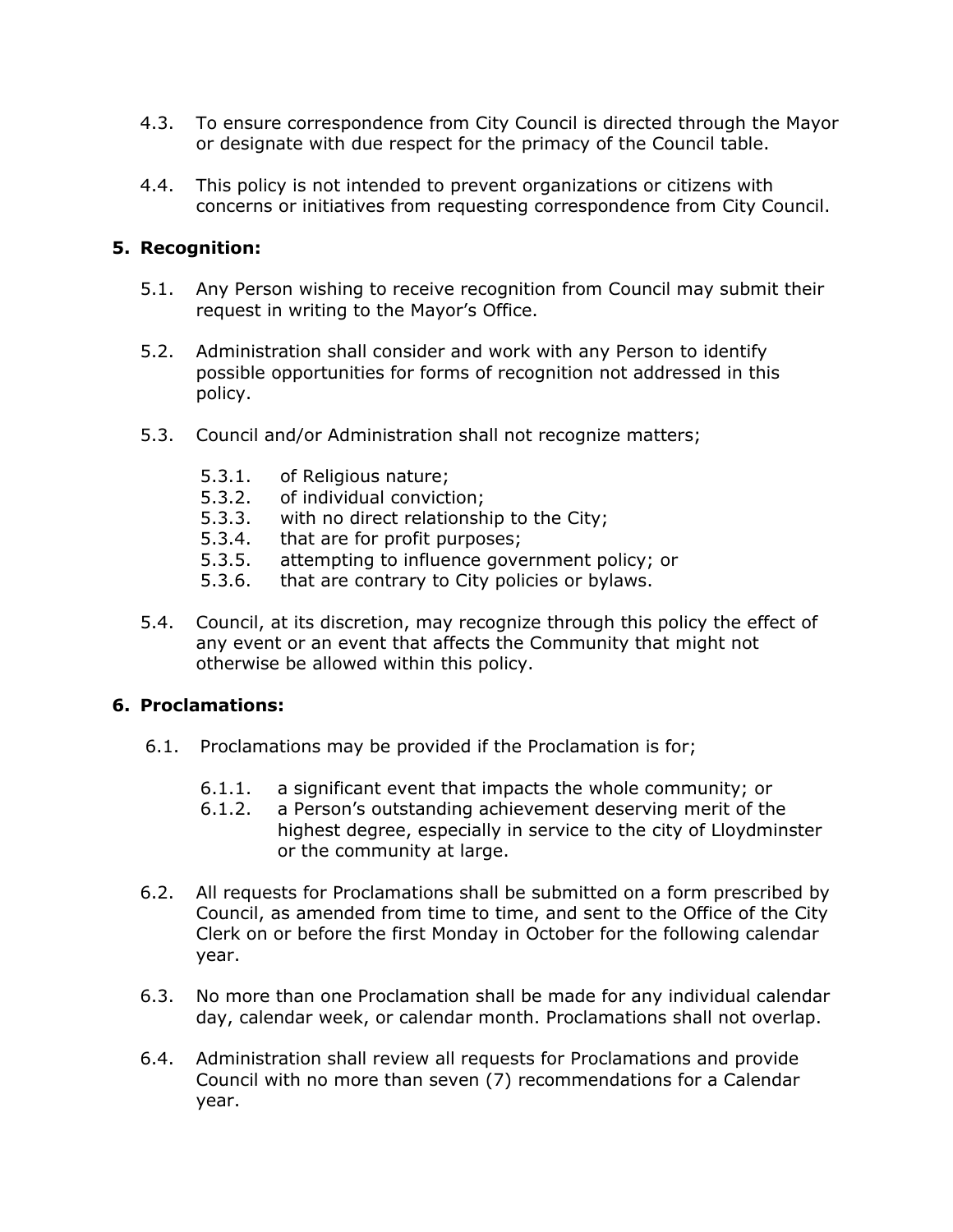- 6.5. Notwithstanding section 6.4 above, Council may make as many Proclamations in a Calendar year as it deems necessary.
- 6.6. Council shall, in its sole discretion, by resolution decline or approve a request for Proclamation.
- 6.7. Council may at its discretion, by resolution, approve a Proclamation for a period of up to three (3) years, provided however that nothing in this Policy shall be interpreted to restrict the discretion of a future council.
- 6.8. Decisions related to Proclamations by Council, or this Policy are not appealable.

### **7. Correspondence:**

- 7.1. Requests for correspondence on behalf of City Council and the City of Lloydminster shall be entrusted to the Mayor or designate for consideration and approval.
- 7.2. The Mayor or designate shall not issue any correspondence on behalf of City Council or the City of Lloydminster which contains a commitment for funding or resources of the City unless Council has approved the funding request or commitment.
- 7.3. Council may, by resolution authorize the Mayor or designate to issue correspondence for any purpose that requires a commitment for funding or resources of the City.
- 7.4. The Mayor or designate has the authority to issue the following types of letters;
	- 7.4.1. formal thank you letters or cards;
	- 7.4.2. congratulatory letters to individuals or groups, for sports accomplishments, public service accomplishments, wedding anniversaries of 25 years and over, and birthdays for citizens 65 years and older;
	- 7.4.3. support letters for grants;
	- 7.4.4. business openings or business anniversaries 25 years and over congratulatory letters; and
	- 7.4.5. letters for the purposes of government correspondence.
- 7.5. Notwithstanding anything in this policy, the Mayor or designate may issue support letters for grants applied to by the City.
- 7.6. Copies of all correspondence issued by the Mayor or designate shall be provided to all of Council and the City Manager during the weekly reports.